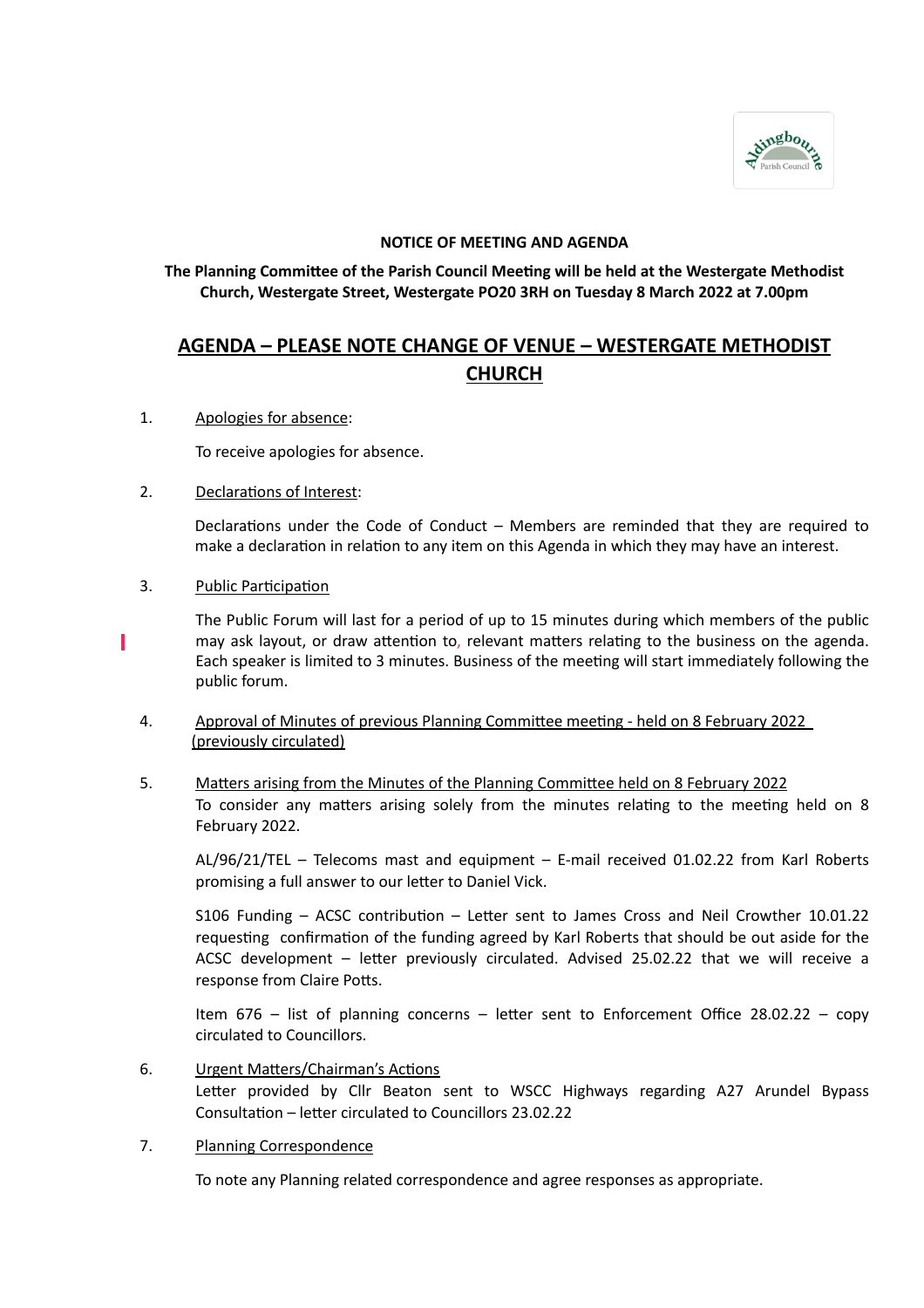- To note Clerk has responded to ADC on planning decisions as per the previous minutes.
- BEPC letter to ADC and responses received for 24.02.22 BEW Advisory Group Meeting circulated to Councillors 21.02.22 – see application BN/11/22/OUT below.
- Communities, Highways and Environment Scrutiny Agenda 02.03.22 notice circulated to Councillors 23.02.22.
- Letter from Claire Howes LNT Construction in response to our objection of BE/176/21/PL – circulated to Councillors 14.02.22
- To note BN/147/21/OUT Land West of Fontwell Avenue planning committee meeting 02.03.22.
- To note AL/4/22/PL Mildmay Hook Lane planning committee meeting 02.03.22

# 8. To receive an update regarding the Aldingbourne Neighbourhood Plan

- 9. To note matters relating to the current BEW Masterplan Consultation Meeting held 24.02.22.
- 10. To discuss any recent Planning Applications, as noted below:

# **Application Number:** AL/9/22/HH

**Address:** 12 Church Road, Aldingbourne PO20 3TT

**Application Details:** Erection of single storey rear extension and front porch extension. (This application may affect the character and appearance of the Church Road, Aldingbourne Conservation Area).

To view details click on link

**[https://www1.arun.gov.uk/planrec/index.cfm?tpkey=eOcella&user\\_key\\_1=AL/9/22/](https://www1.arun.gov.uk/planrec/index.cfm?tpkey=eOcella&user_key_1=AL/9/22/HH&keyscheme=planning) [HH&keyscheme=planning](https://www1.arun.gov.uk/planrec/index.cfm?tpkey=eOcella&user_key_1=AL/9/22/HH&keyscheme=planning)** 

**Application Number:** AL/11/22/L

**Address:** Boundary wall to Nyton House, Nyton Road, Westergate PO20 3UL **Application Details:** Listed building consent for the part demolition of boundary wall to form new access to existing site.

To view details click on link

[https://www1.arun.gov.uk/planrec/index.cfm?tpkey=eOcella&user\\_key\\_1=AL/11/22/](https://www1.arun.gov.uk/planrec/index.cfm?tpkey=eOcella&user_key_1=AL/11/22/L&keyscheme=planning) [L&keyscheme=planning](https://www1.arun.gov.uk/planrec/index.cfm?tpkey=eOcella&user_key_1=AL/11/22/L&keyscheme=planning)

**Application Number:** BN/11/22/OUT (NOT ON PARISH LISTS – Deadline 26 March 2022) circulated to Councillors 19.02.22 **Address**: Barnham, Eastergate, Westergate BEW Parcel SC1 Barnham